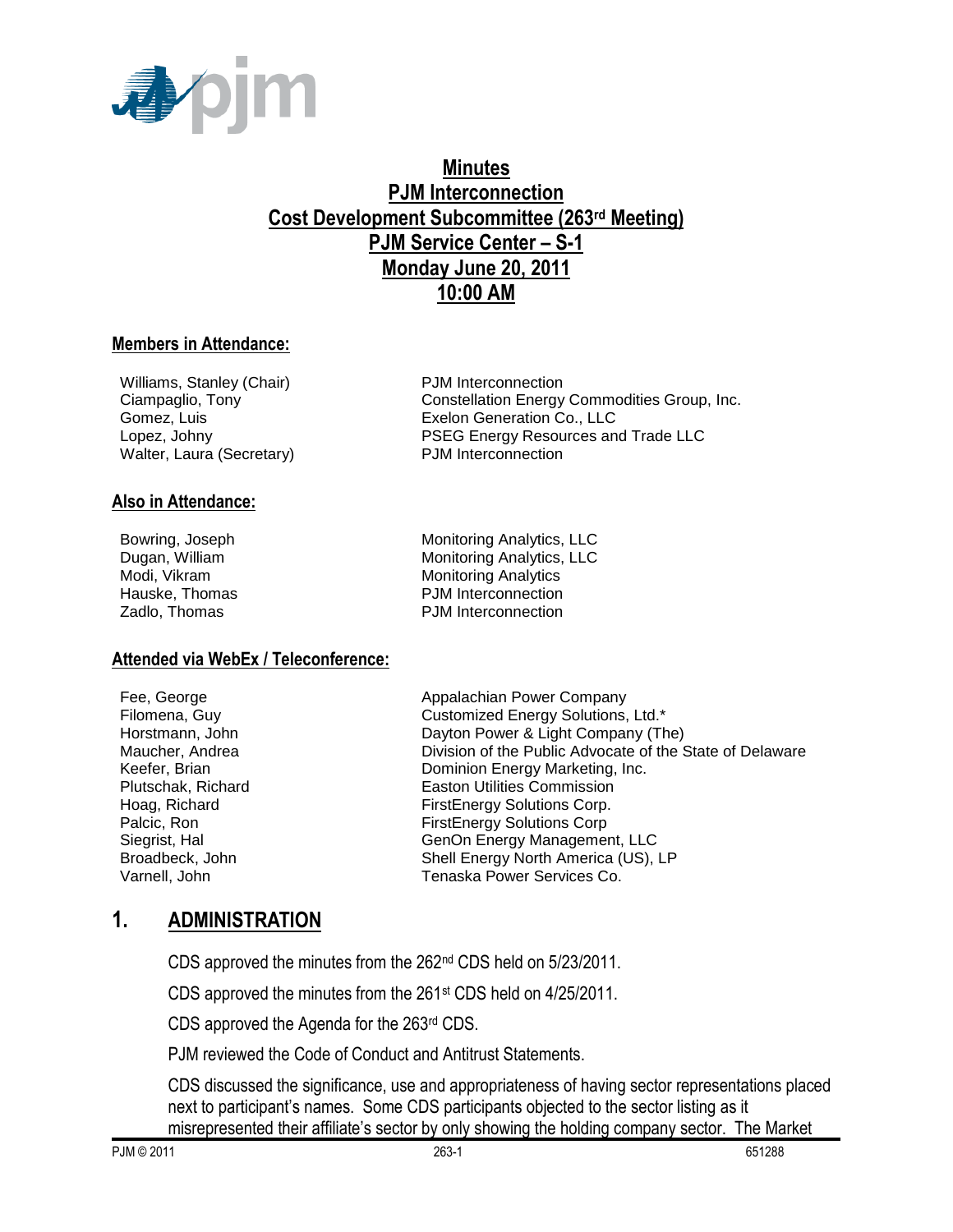

Monitor stated that the sector is important for both tier 2 alternative development and for showing parent company representation to upper level committees. John Horstman volunteered to raise this issue with the Governance Assessment Special Team for resolution.

# **2. CDS STATUS UPDATE**

Mr. Williams informed CDS that [Station Service Rates](http://www.pjm.com/committees-and-groups/subcommittees/cds/starvrts.aspx) for the third quarter 2011 were updated and posted.

# **3. NO LOAD FUEL/COST: [ISSUE TRACKING LINK](http://www.pjm.com/committees-and-groups/issue-tracking/issue-tracking-details.aspx?Issue=%7bB4390F49-FB83-4790-B1E7-89EF1844E073%7d)**

PJM presented updated example problem, problem statement, educational document, and manual language. CDS discussed whether the modification of no load to make a monotonically increasing cost offer has the potential to create a gaming opportunity. The CDS also debated whether changing no load would affect only the first incremental energy segment or all energy segments of the cost offer. The Market Monitor and PJM requested participants provide notice if they are using no load to affect anything other than the first increment of their cost offer curve and also if they had any non-monotonically increasing cost offer examples. CDS members are to send their thoughts and concerns on no load to PJM and the IMM prior to the next meeting. PJM staff will bring a combined cycle no load example to the next meeting.

## **4. VARIABLE OPERATING AND MAINTENANCE (VOM) COST DEFINITION: [ISSUE](http://www.pjm.com/committees-and-groups/issue-tracking/issue-tracking-details.aspx?Issue=%7b189C7210-9A23-4782-A5B5-634A6887CFE1%7d)  [TRACKING LINK](http://www.pjm.com/committees-and-groups/issue-tracking/issue-tracking-details.aspx?Issue=%7b189C7210-9A23-4782-A5B5-634A6887CFE1%7d)**

The CDS reviewed definitions for various terms related to the variable operating and maintenance and a list of typical maintenance, repair, or replacement items and selected one of four categories for some of the tasks. The four categories were Short Run Marginal Costs (Hourly), Short Run VOM, Avoidable Cost Recovery (ACR) (Annual), and Avoidable Project Investment Recovery APIR (greater than annual). CDS members have been requested to complete the categorization of the remaining items in the matrix prior to the next meeting.

## **5. INFORMATION FOR UNIT TYPES NOT ADDRESSED BY MANUAL 15: [ISSUE](http://pjm.com/committees-and-groups/issue-tracking/issue-tracking-details.aspx?Issue=%7b3159C1F6-5498-412A-84F2-D4EA3F5834C6%7d)  [TRACKING](http://pjm.com/committees-and-groups/issue-tracking/issue-tracking-details.aspx?Issue=%7b3159C1F6-5498-412A-84F2-D4EA3F5834C6%7d)**

CDS did not discuss this item.

# **6. CDS WORK PLAN AND FUTURE TOPICS**

Immature Unit Definition: [Issue Tracking](http://pjm.com/committees-and-groups/issue-tracking/issue-tracking-details.aspx?Issue=%7b510DC5A0-8F2D-46B1-8FA4-3D61DC10BA45%7d)

Combined Cycle Modeling: [Issue Tracking](http://pjm.com/committees-and-groups/issue-tracking/issue-tracking-details.aspx?Issue=%7bE5A783B1-FF7A-4A7F-B6CE-3CD2765836F9%7d)

Cyclic Peaking Factors for Combined Cycle units: [Issue Tracking](http://www.pjm.com/committees-and-groups/issue-tracking/issue-tracking-details.aspx?Issue=%7b271B9B61-2DB7-4D21-8C58-20324835B7D2%7d) (referred by MRC)

# **7. FUTURE MEETINGS**

Monday, August 8, 2011 10:00 am until 2:00 pm PJM Interconnection Offices Monday, September 12, 2011 10:00 am until 2:00 pm PJM Interconnection Offices Monday, October 17, 2011 10:00 am until 2:00 pm PJM Interconnection Offices Monday, November 14, 2011 10:00 am until 2:00 pm PJM Interconnection Offices Monday, December 12, 2011 10:00 am until 2:00 pm PJM Interconnection Offices